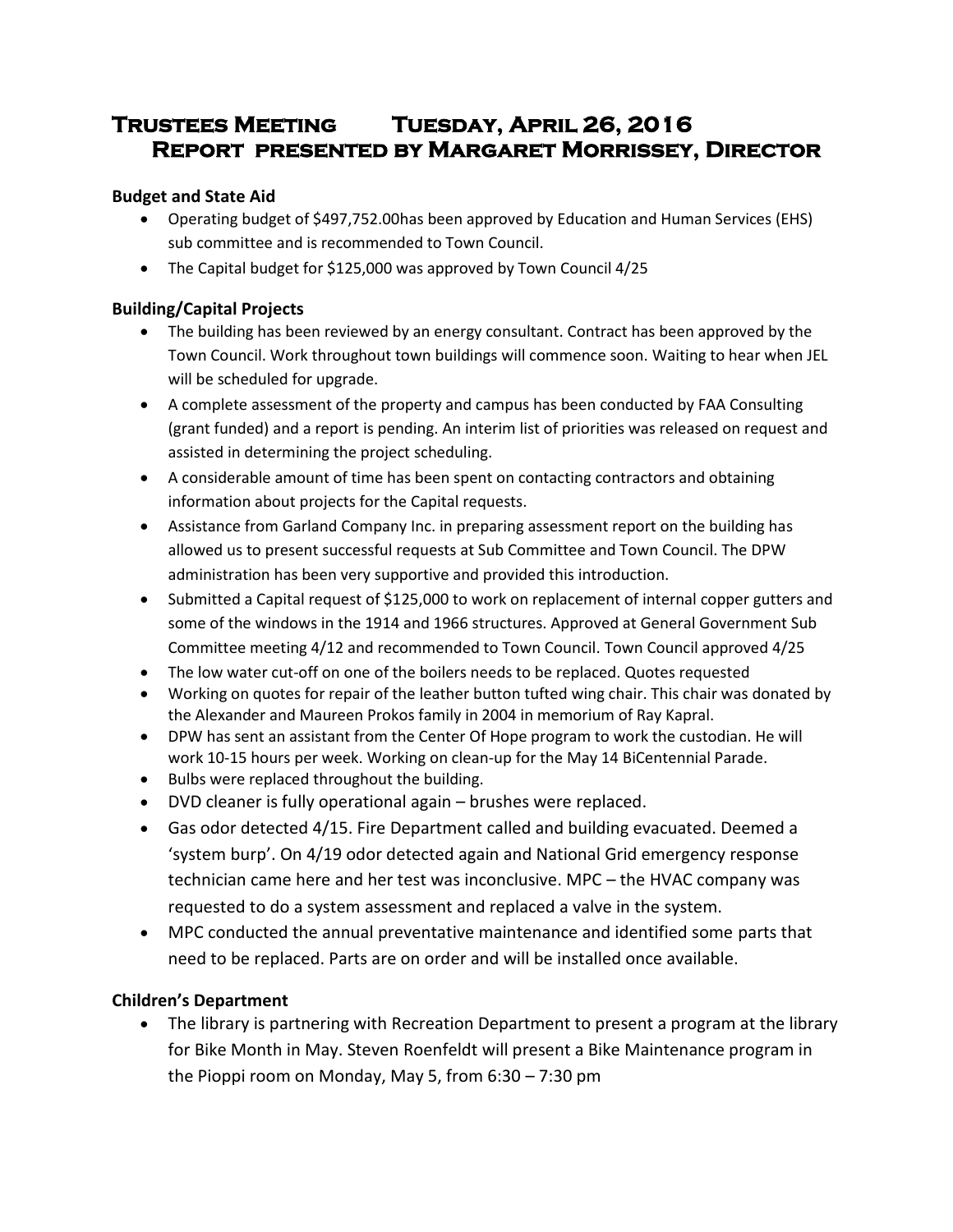- School liaisons have assisted with translation of the monthly program schedule. Vacation Week schedule was sent out via the schools.
- Recording attendance in the Children's Room to document busiest times of day with a view to plan staff time effectively. Afternoons after school are continuously busy.
- The Children's Room was busy throughout school vacation week as we interviewing for replacement staff. Three special programs were offered: a collage making craft, Dennis Vanasse M Ed. and author of *ADHD: Can't Sit Still* book will present on 4/21 (deferred due to illness) and Springfield Symphony will present *Musical Petting Zoo* on 4/22. The latter funded by a grant from the Borgatti Fund at Greater Worcester Community Foundation.
- In April each year we host two art exhibitions one in the Children's Room from the YMCA Daycare which focuses on *ReUse/ReCycling* and is always fun to see the creative use of materials. A reception for the young artists will take place on Thursday, 4/14.
- YMCA Day care held their art show reception was held on Thursday evening, 4/14. There was a big turnout in support of the students.
- DCF made the decision to suspend all family visits JEL on 3/15, until further notice, as a result of information we provided to the manager at the Whitinsville facility regarding safety and behavior during visits. DCF staff will receive additional training and the manager will get in touch before visits resume.

## **Collections**

 Evaluation and inventory of the non-fiction collection has reached the 800's. Working on mystery inventory as well. 20 titles discarded from the children's collection due to wear and tear.

### **Donations**

- A portrait of Jedidiah Marcy (1794-1897) Oil on Canvas 30 x 24 3/4" was donated to the library by the Family of Dorothy and John Seabrooke. Ms Dorothy Seabrooke grew up in Southbridge according to her granddaughter Marianne Huger Thompson who signed the Deed of Gift. The arrangement was facilitated by Caitlin Emery, Curatorial Director, OSV. Arrangements are being made to have it hung in the Main Hall.
- Savers Bank provided a grant for the purchase of 2 benches for Main Street. The DPW installed the benches 4/13. A refurbished bench was installed last week in the area near the bus stop. Working on verbiage for a small plaque on each bench.

# **FOJEL**

- The Friends of Jacob Edwards Library conducted the annual booksale end of March and \$630 was collected.
- Annual meeting will be held Monday April  $25<sup>th</sup>$  at 6 pm in the Reading Room, followed by a jazz concert with JoyCo.

### **Grants**

 **CDBG -** *My Life My Health* in February and March has 11 participants. Feedback is good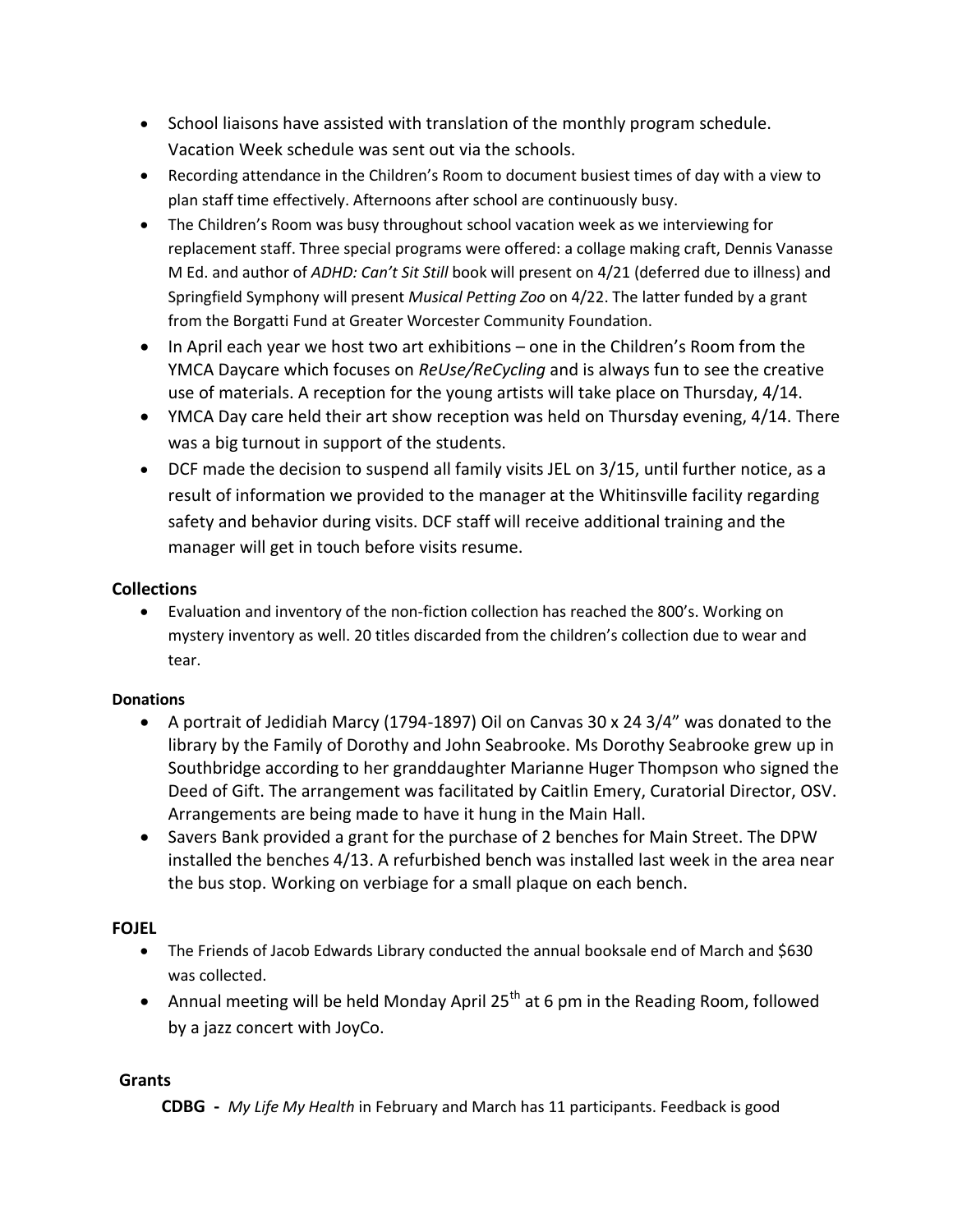• Successful program for seniors being offered by Tri Valley as part of the CDBG program that the library, YMCA and Council on Aging are partnering in. This current program is full but a new series will be considered if there are enough on the waiting list. A new series on Mindfulness, presented by Janet Fontana, will start in mid April as part of the same grant.

#### **Literacy Volunteers**

- Participated in the By Law Sub Committee meeting 3/17
- Annual Literacy Recognition event 4/14 in the Reading Room was well attended and deemed a success.

#### **Long Range Plan**

 The staff is already preparing for focus groups and gathering the data prior to conducting the 5 year study and outlook. Request for some funding for a consultant to conduct the analysis and act as project manager, and for the refreshments etc will be prepared for next meeting. Anticipate filing in October 2016. However, depending on staffing this date may have to be reviewed.

#### **Media and Social Media**

*as of today:*

| 1,541 | subscribers to the eNewsletter | (Constant Contact)         |
|-------|--------------------------------|----------------------------|
| 737   | "likes" on Facebook            |                            |
| 2,578 | JEL Website Sessions           | (March 1 – March 30, 2016) |

 Cable Access Department has taken the footage of Thomas Daly's Norman Rockwell talk from the camera and will convert to DVD.

#### **Meetings**

- Met with Garland Company, building envelope solutions to develop some proposals on the building.
- **•** Attended the  $10^{th}$  Digital Commonwealth Conference at Holy Cross 4/5 where two nationally recognized speakers addressed "*Challenges and Opportunities for Aggregating Digital Collections*" and "*Reflections on the Purpose of Archives in the Digital Era*"
- Area Library Directors meeting 4/12 open to all library directors in Central MA to discuss topics of mutual interest.
- Attended Council of the Whole 3/31 regarding the Operating Budget FY17.
- Attended Education and Human Services 4/7 to discuss Operating Budget request for FY17;
- Attended General Government to discuss Capital Budget Request FY17. The assistance and cooperation received from other departments is appreciated.
- Attended Town Council meeting 4/25 in support of the Capital budget request.
- Met with Marcia Szymanski of New Hope 4/12 to discuss areas of mutual interest. The library is hosting the Clothesline Project. April is Sexual Assault Awareness month.
- Attended Southbridge Business Association 3/23; Walktober/TLGV Planning 3/28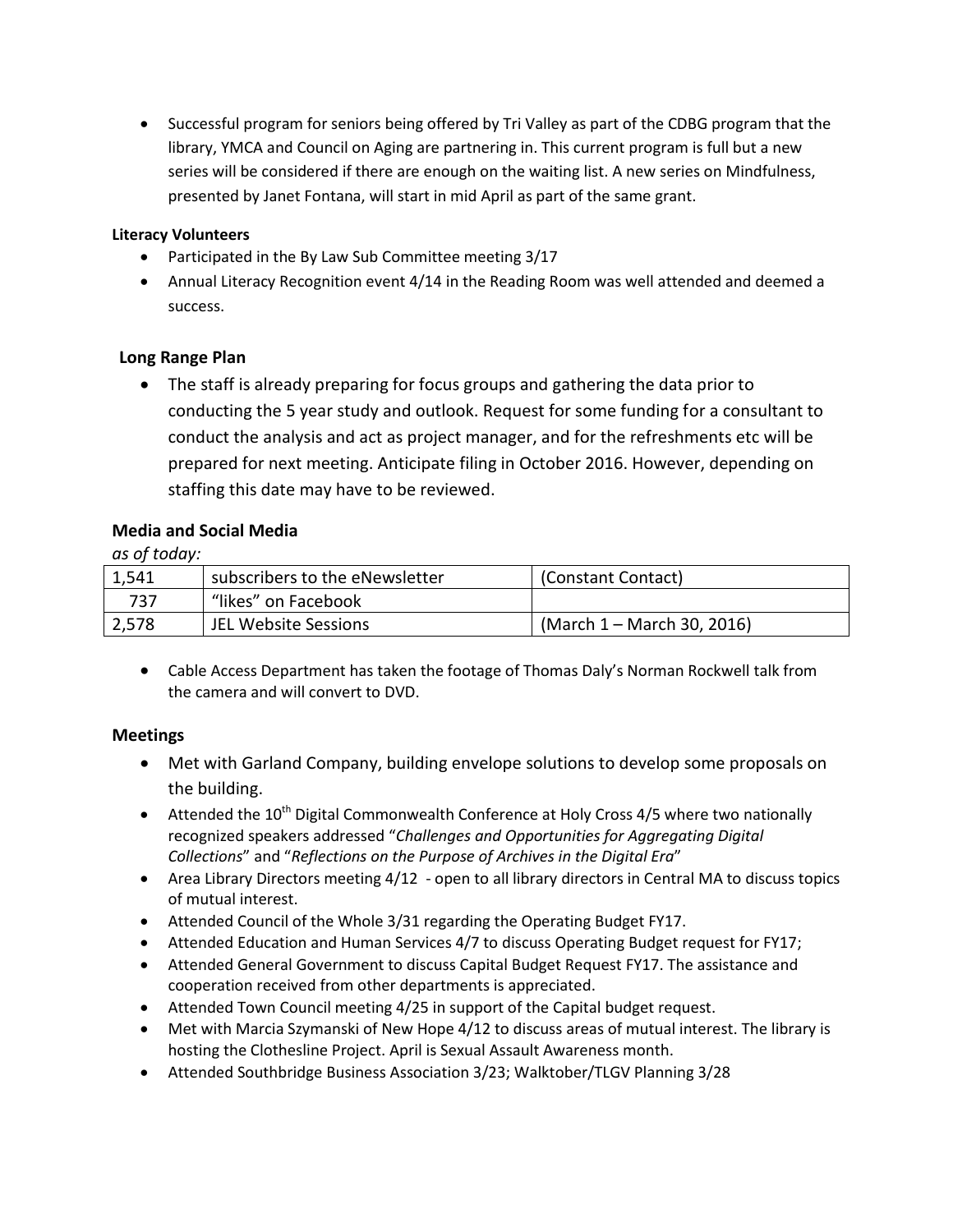#### **Outreach**

 AARP Tax Preparation appointments all filled and service finishes on 4/4. Staff has supported this program by scheduling appointments and providing a courtesy reminder to follow up prior to an appointment.

#### **Programs**

- *Dr. Manisha Sinha, Professor and Graduate Program Director W.E.B. Du Bois Department of Afro-American Studies and History, UMass* presented a program and book signing on her book **The Slave's Cause on March 24th at 6:30 pm**. The book is receiving critical acclaim in the New York Times, Boston Globe, Wall Street Journal and this week the author was interviewed on NPR's Diane Rehm's radio show.
- *Thomas Daly of the Norman Rockwell Museum* presented a program on the Rockwell's work with particular reference to the advertising done for companies such as the American Optical. The program took place on **Thursday, March 31st at 6:30 pm**.
- The book club did not meet on Monday, April 4 due to inclement weather (snow!)
- UMass Medical and Mass Health conducted an informational session on the One Care program for the disabled in the community.
- The final meeting of the Chronic Disease Self Management Workshop (a CDBG funded partnership with the YMCA and Tri-Valley) was held on Friday, 3/25. Due to its popularity, another series is planned.
- Mindfulness, a five week series commenced on 4/15 with presenter Janet Fontana of Spectrum Lifeworks. This program is also presented through the CDBG grant partnership.
- Presented orientations for 2 English 102 classes from Quinsigamond Community College on Thursday, 4/14.
- The Library Box Office continues, and the new brochure for the next 6 months is available.

#### **Research/Archive**

Ordered some materials to continue the organization of the History Room.

#### **Safety and Security**

 The police have been visiting the library as part of the downtown beat and creating a feeling of greater security and visibility.

#### **Schools**

• Summer Reading lists have been requested from area schools.

#### **Staff**

 Recruitment for two 10 hours per week Library Aide positions has been completed. Katherine Davis and Danielle Plue have been hired to work in the Children's Room.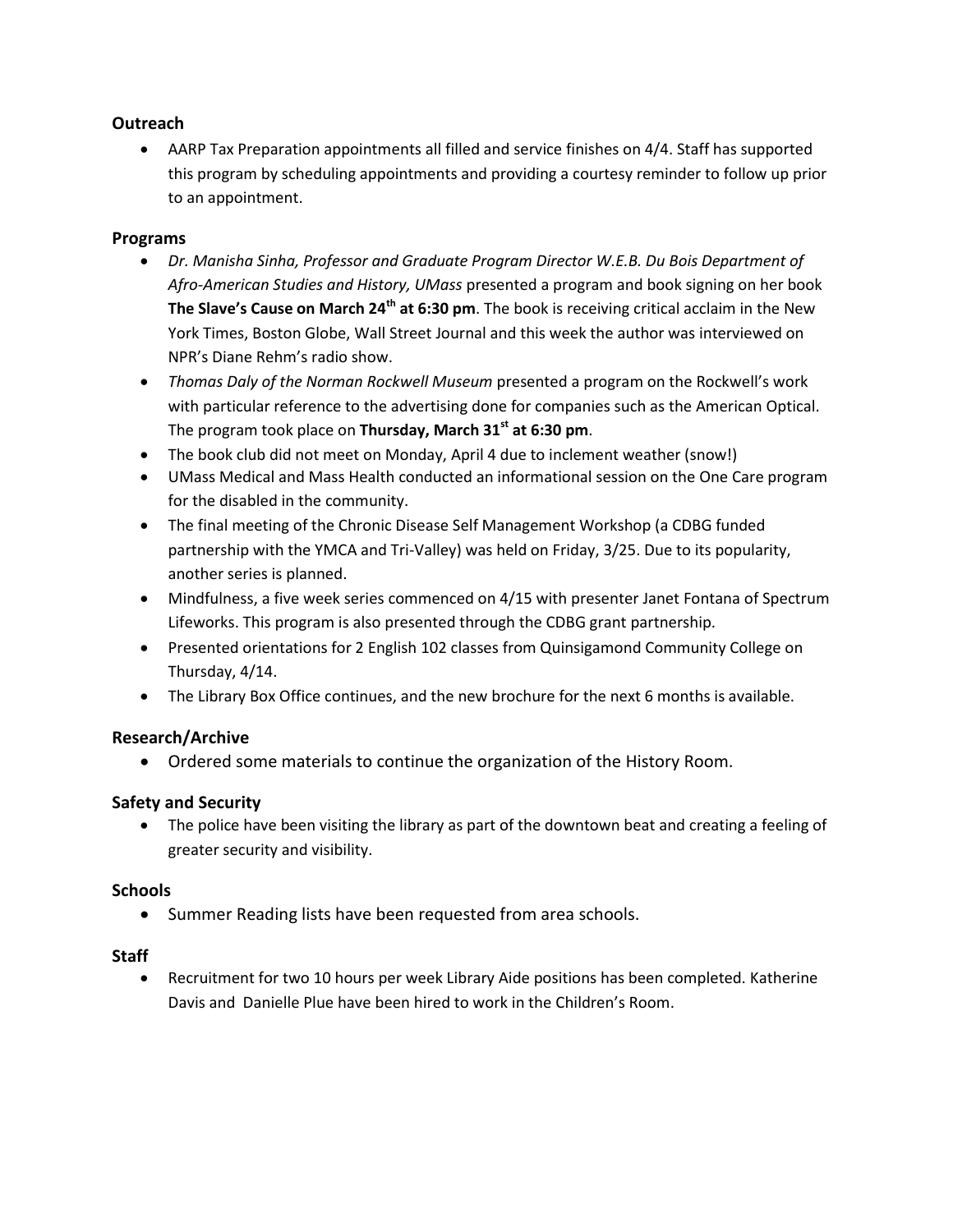#### **Summer Reading**

- Some Summer Reading Lists have been received from the area schools (West Street and Charlton Street). We want to ensure we have the materials required for the schools and hope to have all lists soon in order to facilitate acquisition.
- Old Sturbridge Village has provided free tickets for visitors to be used as Summer Reading Program prizes.
- Free Bruins Blades visit application completed and sent.
- Request to include a teen from California in our teen summer reading program!
- Summer Reading Program 2016 theme is sports related "*Ready, Set Read*"

#### **Survey**

• Participated in the MA Library System Delivery Survey  $3/22 - 3/29$ 

#### **Technology**

 Two C/WMARS staffers visited 4/6 to conduct an assessment of the hardware and software in use and will be assisting with some upgrades. The print and time management system will be upgraded 4/27

#### **Training**

- Staff attended a Customer Service training provided by MIIA, at no cost to the town and arranged by the HR Specialist. Board of Trustees provided luncheon for staff.
- Three staff participated in eMIIA webinar *Customer Service in High Conflict*

#### **Trustees**

#### **Volunteers**

- Center of Hope continues a weekly volunteer session on Fridays where a job coach will work with four Center members to complete tasks assigned by the Circulation Supervisor.
- Southern Worcester County Education Collaborative continue to provide volunteer service hours on Thursdays during the school year.
- The five senior tax abatement personnel have returned and are assisting for 65 hours each during the year.

#### **WRTA/CMRPC**

• There is a grant of just over \$3,000 for Southbridge and the library will have a bike rack and Fit-It Station installed on the Main Street side of the building which will contribute to a more recreational-friendly community and hopefully in time for Bike Month which is celebrated in May.